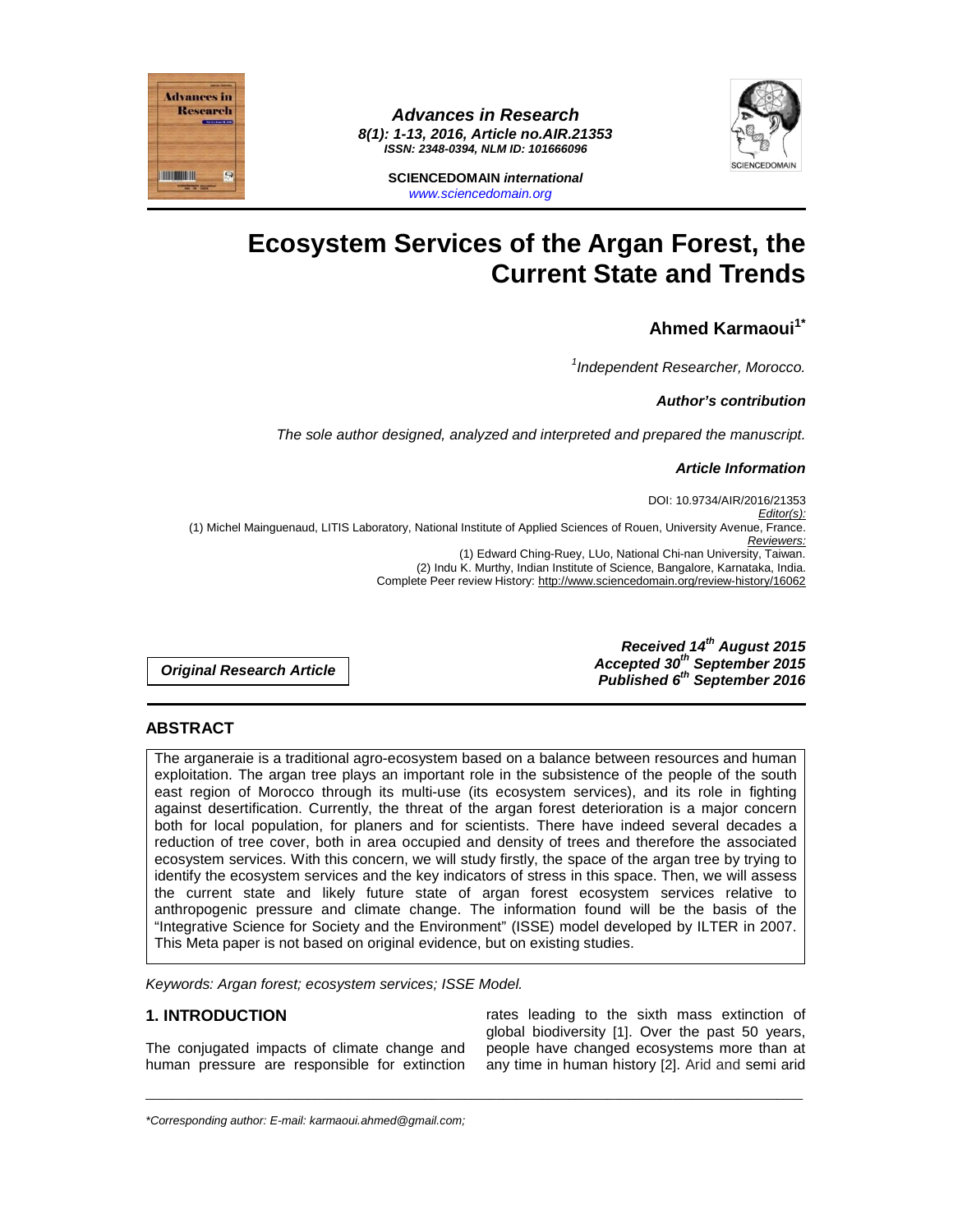lands are among the most vulnerable ecosystems. The argan forest ecosystem is one of these ecosystems. Original Moroccan forest is located in semi arid region of Morocco. It is declared as a biosphere reserve of southern Morocco and recognized by UNESCO in 1998; It offers a rich biodiversity that supports a large number of ecosystem services. The argan tree survives on poor and dry soils. It is endangered mainly since its superficies are constantly shrinking and the tree density is permanently decreasing. In fact, in the early twentieth century, the global surface of argan forest was estimated at 1.5 million hectares [3]. For a century, the forest has experienced a loss of half of its surface [4]. Thus, between 1918 and 1924, the rate was destroyed around 2000 hectares / year [5]. With the Second World War (1939-1945), the destruction process has increased. The cultivated area was around 400 000 hectares [6]. The clearing of Argan trees and removal of floristic cortege are the main causes of the regression of the argan area and especially trees density [7]. The short term management of these resources accelerates this regression rate, which requires a long term vision on the socioecological argan groves. In order to do this long term management, we used the conceptual model "Integrated Science for Society and the Environment (ISSE)" developed by the International Long-Term Ecological Research Network (ILTER) in 2007. The paper identifies, firstly, the ecosystem services, and providing an understanding of the dynamics between ecosystem structure and function in context of climate change. This later plus the overgrazing, the collecting nuts, the timber extraction, the expansion of agriculture and the urbanization affect the loss of trees [8]. Based mainly on bibliographic data we will firstly, identify ecosystem services essentials to the success of socio-economical development and secondly, we will assess the state and the trends of ecosystem services of the argan forest.

### **2. MATERIALS AND METHODOLOGIES**

### **2.1 Study Area**

Argania spinosa L. is one of the endemic oldest forest trees with multiple values and uses [9]. The ecosystem of the argan tree has a geographical area of 950 000 ha of which 80% is located in the Souss Massa Draa region (Morocco). UNESCO and the Moroccan State classified the argan forest as "Biosphere Reserve" in 1998. This reserve extends from the coastline to the north of Essaouira to the south of Agadir and is limited by the Taroudant province in the east (Fig. 1). It is widely distributed along southern west of Morocco and it covered about 950 000 ha in 2010 [10], it occupies 7% of the forest area in Morocco [11], representing 6 provinces: Agadir Ida Outanane, Taroudant, Tiznit, Chtouka Aït Baha, Sidi Ifni and Essaouira.

The population is around 3 million people predominantly Amazigh (Berber) with almost half, 1.3 million people are directly dependent on the exploitation of the argan tree [12]. It tolerates heat and drought; it can survive in arid environments, even under severe stress conditions [9].

# **2.2 Methodology**

The model used "Integrative Science for Society and the Environment" is interesting, and could allow to study the status of ecosystem services in the Arganeraie. This could be a good contribution to better management in the area, by linking social and biophysics components. Turner et al. 2003 was conceptualizing humanenvironment system, and then Palmer et al., [13] called 'Socio-ecological system'. In 2007, the International Long-Term Ecological Research Network (ILTER) developed a conceptual model "Integrated Science for Society and the Environment (ISSE)". This model of ecosystems represents complex social ecological interactions integrating ecosystem service notion. In this paper, firstly, we will identify a list of priority ecosystem services that need to be further evaluated giving examples for each service, then we will determine the state of ecosystem services, likely the trend of evolution, drivers of change and stakeholder-related to the ecosystem service. This work is a meta paper not based on original evidence, but on existing studies.

The information collected from these two steps allows us to apply the ISSE model. This later was developed in 2007 under the US-LTER strategic research initiative "Integrative Science for Society and the Environment" (Fig. 2).

The framework questions [15] are as follow:

**Q1:** How do long-term press disturbances and short-term pulse disturbances interact to alter ecosystem structure and function?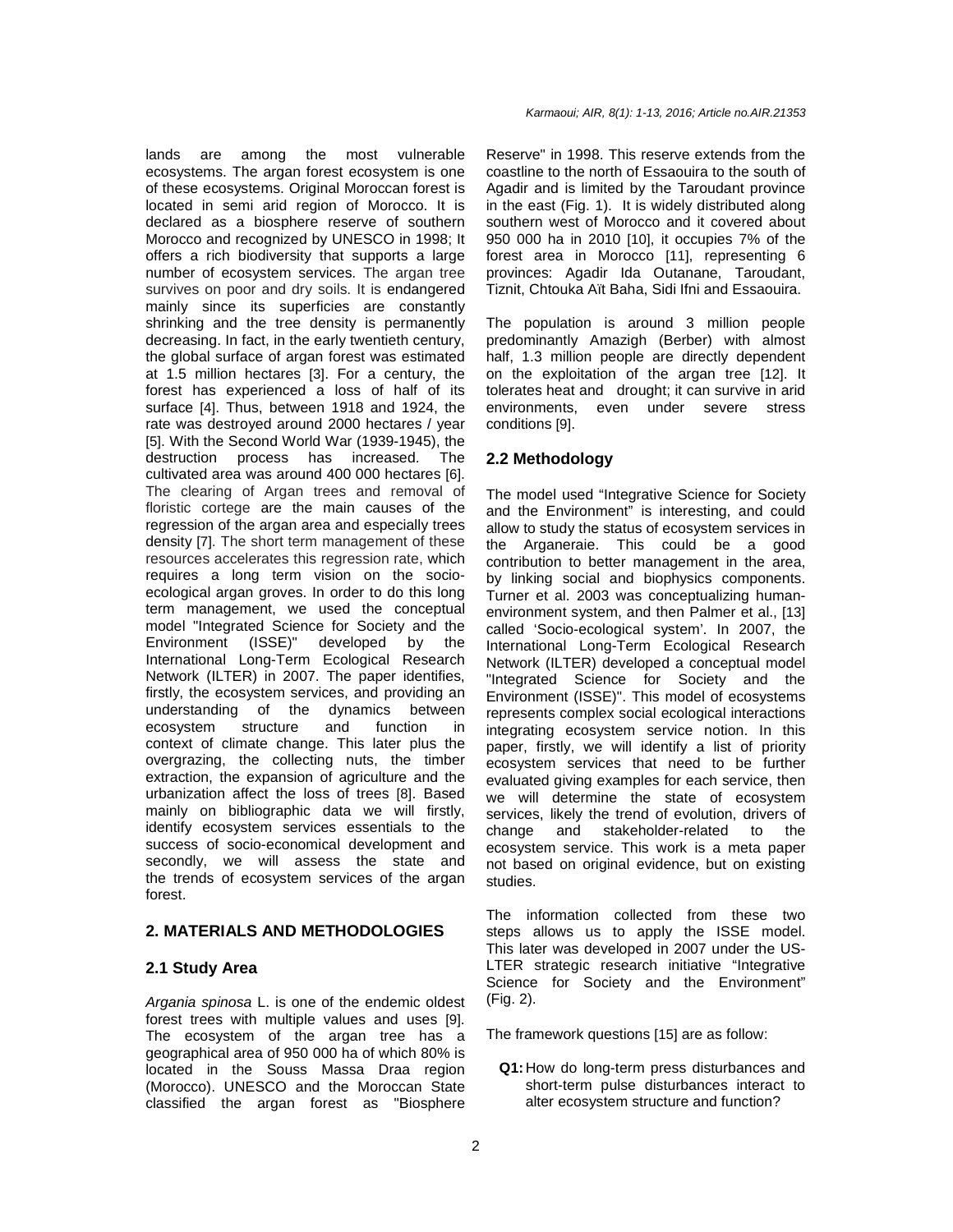

**Fig. 1. Geographic location of the study area in Morocco [14]** 



**Fig. . 2. Socio-ecological system [15]**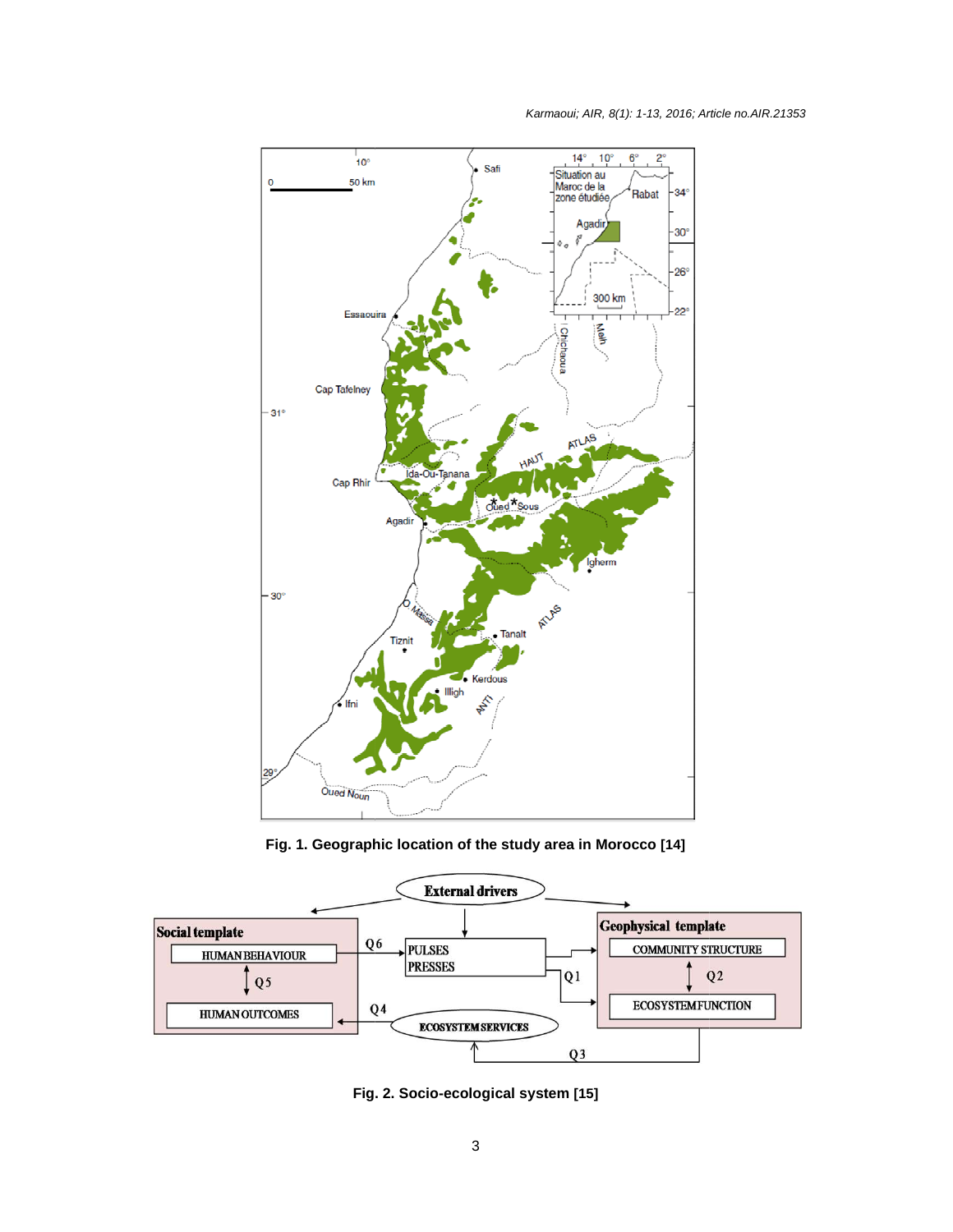- **Q2:** How can biotic structure be both a cause and consequence\_of ecological fluxes of energy & matter?
- **Q3:** How do altered ecosystem dynamics affect ecosystem services?
- **Q4:** How do changes in vital ecosystem services alter human outcomes?
- **Q5:** How do perceptions and outcomes affect human behavior?
- **Q6:** Which human actions influence the frequency, magnitude, or form of press and pulse disturbance regimes across ecosystems, and what determines these human actions?

# **3. RESULTS**

# **3.1 Step1: List of Priority Ecosystem Services that Need to be Further Evaluated**

The information collected to date is divided into 4 groups of ecosystem services following the classification of the Millennium Ecosystem Assessment (MEA). Table 1 provides a summary of the various services offered by the argan agrosystem and related to argan ecosystem functions. Data were collected through bibliographic research.

The argan forest of south east of Morocco is located between the Atlantic coastal zone and the high Atlas Mountain; it consists of an area of about 950,000 ha. The total population of this region is 3 million people; 1.3 million people are directly dependent on the argan forest. The major urban center is Agadir. The Moroccan argan forest extends in the provinces of Essaouira, Agadir, Taroudant, Safi, and Guelmim. The argan forest offers a large number of ecosystem services and a rich biodiversity. This wealth is reflected in the existence of a number of ecosystem services such as wood, water supply, recreation, hunting landscape etc... Thereby, we identified 19 types of ecosystem services, classified into the four categories (MEA classification).

# **3.2 Step 2: State of Ecosystem Services, Likely Trends of Evolution**

After determining and characterizing the different ecosystem services, we will conduct an assessment of the status and likely trends of the determined ecosystem services. In Table 2, each line refers to an ecosystem service, which is, in turn, associated with the site or ecosystem that generates it. The columns used to record the current status of ecosystem services and trends of changes in supply (services provided by the argan ecosystem) and demand (by population), and summarize what are the direct and indirect drivers of change and who is responsible.

Habitat for species, tourism, and conservation of genetic diversity, food, and fresh water constitute the most important ecosystem services in the argan forest. The main beneficiaries are the local population (thanks to pasturage and crops), the water users and tourists, the global community, which derives profits from carbon sequestration in forests and the existence of biodiversity.

According to previous data in this article and the information in table 4, the argan forests have undergone significant changes mainly due to human intervention. The use of the 'ISSE' Conceptual model (Integrated Science for Society and the Environment) brings together a large number of biophysical and socio-economic variables. The ISSE model considers ecosystem services as an outcome of these interactions. The argan forest is strongly influenced by population pressure (growth and land use conversion), which reduce the quality and the quantity of several ecosystem services. The status of the Moroccan argan forest mainly is related to how the man responds, or not being aware of the impact that may result from its reaction.

The Fig. 4 gathers all the argan forest elements.

### **4. DISCUSSION**

From previous data in this paper, the argan forest is ecologically fragile, is threatened mainly by anthropogenic impacts and by climate change. In fact, this region has a long history of anthropogenic impacts such as deforestation, overgrazing as mentioned in table 2 and 3. The information assembled explores the state of the natural environment and the ecosystem services in Argan forest. The situation of environmental vulnerability is accelerated by the social vulnerability that is directly linked to argan tree services (mainly food, wood, and water). After the paper finding, the terrestrial ecosystems and associated ecosystem services is increasing:

 The use of resources such as food, water, and wood;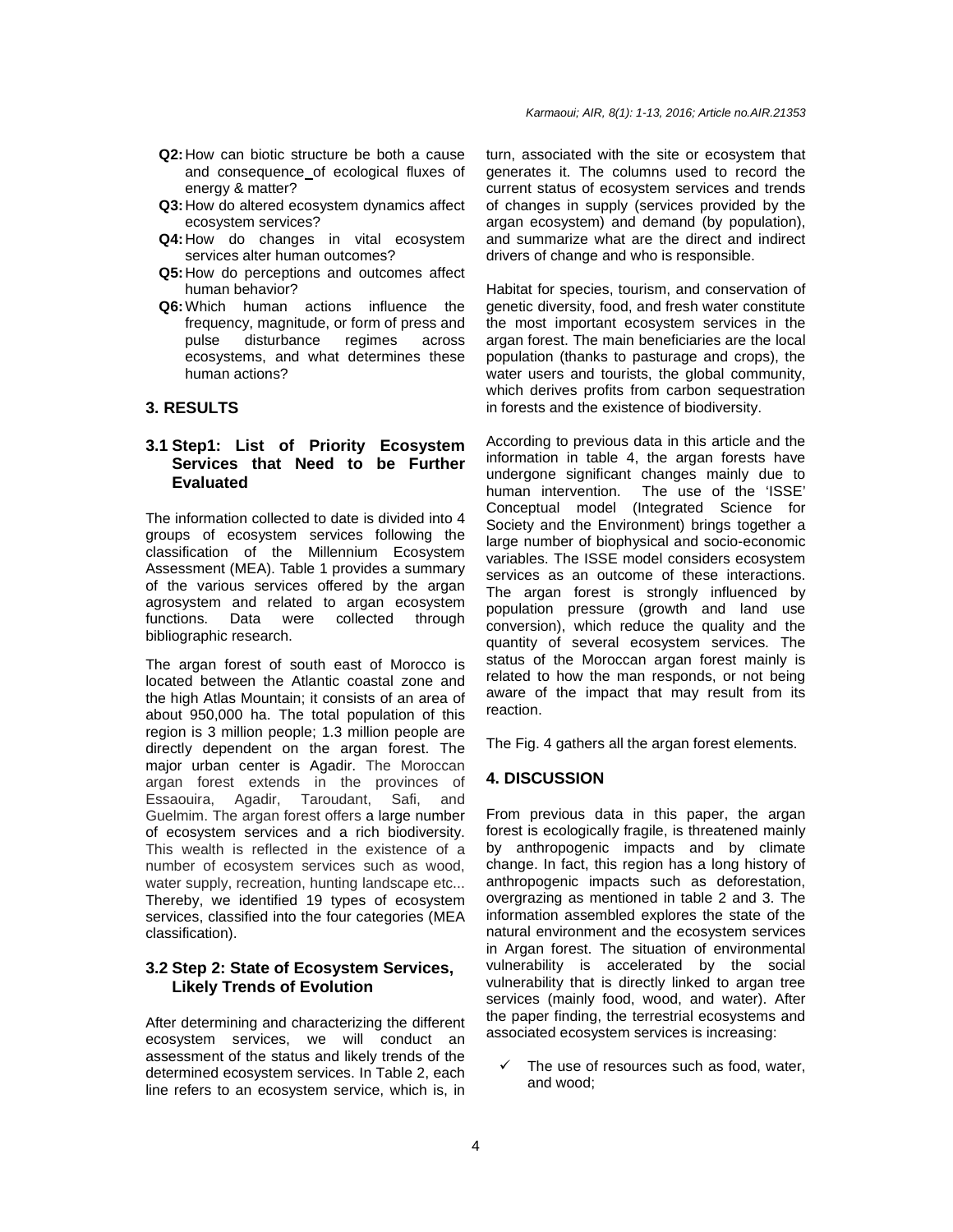- $\checkmark$  The increasing deforestation decreases the argan forest capacity to regulate climate;
- $\checkmark$  Overgrazing, deforestation, and habitat destruction cause the biodiversity

reduction, which affect the ability of the ecosystem to provide services;

 $\checkmark$  Increasing demand for water from a rapidly growing of population.

# **Table 1. List of ecosystem services of the Argan agro-forest**

| <b>Ecosystem services</b>                                                                             | <b>Examples</b>                                                                                         |  |  |  |
|-------------------------------------------------------------------------------------------------------|---------------------------------------------------------------------------------------------------------|--|--|--|
| <b>Provisionning services:</b>                                                                        |                                                                                                         |  |  |  |
|                                                                                                       | The provisioning services including the food products derived from plants and animals; there are        |  |  |  |
|                                                                                                       | also fibers such as wood and genetic resources. Natural medicines and pharmaceuticals include for       |  |  |  |
| example food additives derived from this ecosystem.                                                   |                                                                                                         |  |  |  |
| Food                                                                                                  | Crops: Argan trees, cereals                                                                             |  |  |  |
|                                                                                                       | Livestock: Goats, ovine, cattle, milk, honey                                                            |  |  |  |
| Fiber                                                                                                 | Wood: Construction, firewood, decorating tools, and cordage                                             |  |  |  |
| <b>Biofuel</b>                                                                                        | Firewood and charcoal                                                                                   |  |  |  |
| Freshwater                                                                                            | Drinking, cleaning and washing, irrigation, power generation                                            |  |  |  |
| Genetic resources                                                                                     | Local varieties and varieties resistant to pests                                                        |  |  |  |
| biochemical substance                                                                                 | Aromatic and medicinal plants                                                                           |  |  |  |
| <b>Regulating services:</b>                                                                           |                                                                                                         |  |  |  |
|                                                                                                       | The regulating services control certain environmental parameters such as flow streams or quality of     |  |  |  |
|                                                                                                       | air and water. In fact, the vegetation supporting salinity provides a suitable habitat for many insects |  |  |  |
|                                                                                                       | and birds. The vegetation cover as a whole regulates water quality through a variety of biological      |  |  |  |
|                                                                                                       | processes. The edges of the Wadis are particularly important habitats, through the provision of         |  |  |  |
|                                                                                                       | nutrients and mud that covers their depths. This mud provides food and suitable habitat for small       |  |  |  |
|                                                                                                       | animals. The vegetation cover has an important role in the retention of the soil and prevents           |  |  |  |
| landslides.                                                                                           |                                                                                                         |  |  |  |
| Air quality and the climate                                                                           | Argan groves, Fires, and lakes                                                                          |  |  |  |
| Carbon sequestration                                                                                  | Argan groves (Storage of CO2), livestock emit methane. local<br>rainfall                                |  |  |  |
| Attenuation of extreme                                                                                | Potential water storage in the ecosystem                                                                |  |  |  |
| events                                                                                                | The Argan groves retain water minimizing the magnitude of flooding                                      |  |  |  |
| <b>Wastewater Treatment</b>                                                                           | Trapping heavy metals, microbial soil degrades organic waste,                                           |  |  |  |
|                                                                                                       | making them less toxic. Agrosystems and forest minimize the                                             |  |  |  |
|                                                                                                       | occurrence of stagnant water                                                                            |  |  |  |
| Preventing erosion                                                                                    | Argan groves plays the windbreaks prevent siltation of Argan Wadis                                      |  |  |  |
| <b>Biological Control</b>                                                                             | Bats, toads and snakes feed on pests that attack crops                                                  |  |  |  |
| <b>Pollination</b>                                                                                    | Beekeeping (pollination of crops)                                                                       |  |  |  |
| <b>Cultural services:</b>                                                                             |                                                                                                         |  |  |  |
|                                                                                                       | The cultural services obtained from ecosystems through spiritual enrichment, reflection, and            |  |  |  |
| recreation, including cultural diversity. Tourism in the region is developing; it is supported by the |                                                                                                         |  |  |  |
|                                                                                                       | government. The argan forest provides a rich source of inspiration for education, art, folklore (local  |  |  |  |
|                                                                                                       | dance and music), and national symbols. Aesthetic values lead many people to find beauty in             |  |  |  |
| various aspects of ecosystems.<br>Recreation & ecotourism                                             |                                                                                                         |  |  |  |
| <b>Ethical values</b>                                                                                 | Hiking, camping, Bivouac<br>Mousemes, Souks, Zaouias, spiritual, religious, and aesthetic               |  |  |  |
|                                                                                                       |                                                                                                         |  |  |  |
|                                                                                                       | values                                                                                                  |  |  |  |
| <b>Supporting services:</b>                                                                           | The supporting services are the origin elements for the production of several other ecosystem           |  |  |  |
|                                                                                                       | services (soil formation and primary production, etc.). The phenomenon of photosynthesis for            |  |  |  |
|                                                                                                       | example allows plants to capture carbon dioxide (CO2) and release oxygen (O2). The vegetation is        |  |  |  |
|                                                                                                       | very essential in regulating siltation and siltation of streams. In fact, people have changed           |  |  |  |
|                                                                                                       |                                                                                                         |  |  |  |

| functions.          | <u>adisational animals and adisperience of the anglan reveal will adistate to reveal and and the anglo</u><br>urbanization (reference). Indeed, these human interventions have disrupted the argan tree |
|---------------------|---------------------------------------------------------------------------------------------------------------------------------------------------------------------------------------------------------|
| Habitat for species | Decomposition of organic matter contributes to soil fertility                                                                                                                                           |
| Genetic diversity   | Photosynthesis and nutrient uptake                                                                                                                                                                      |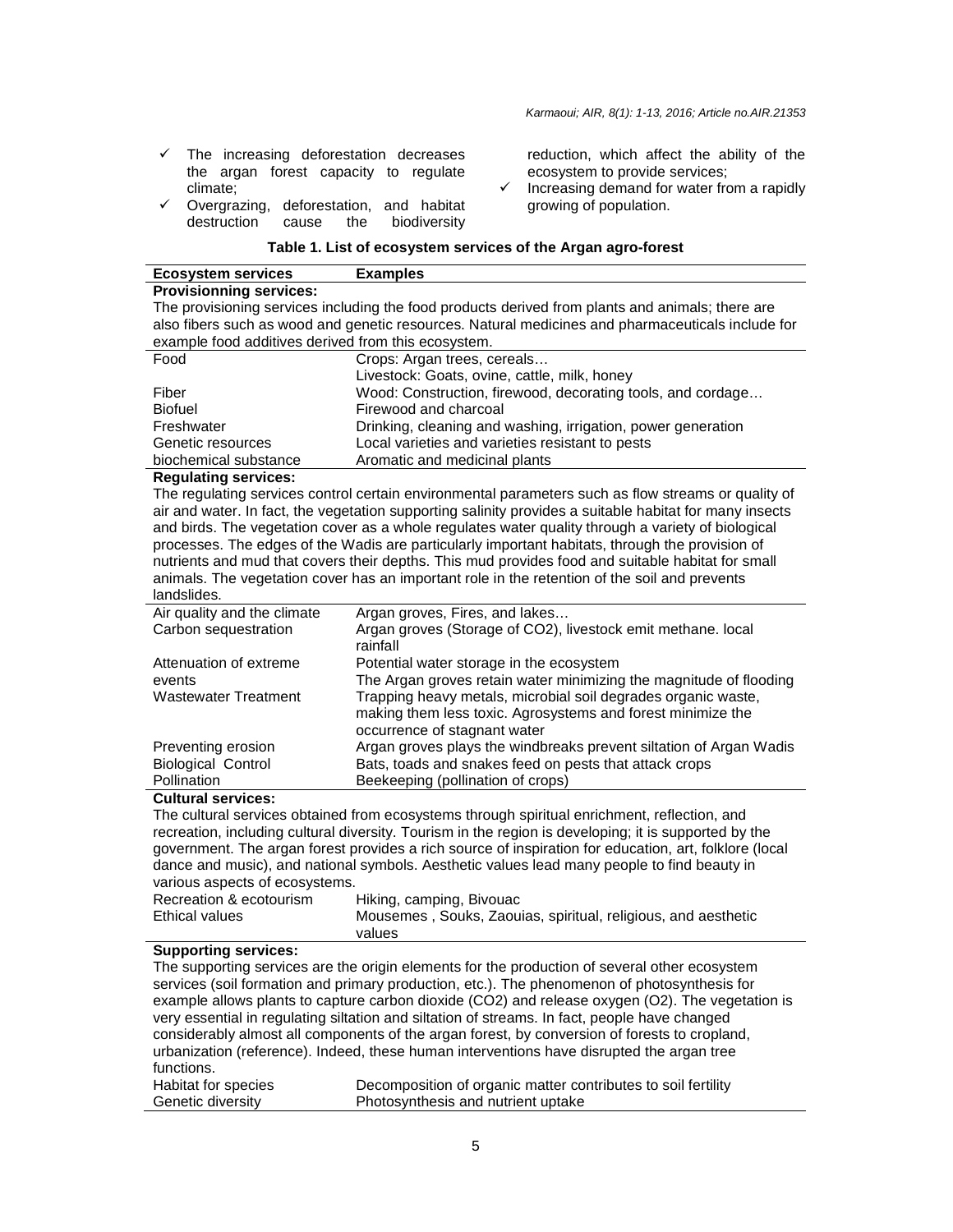| Ecosystem<br><b>Services</b>   | Site or habitat that<br>generates service | <b>Current state of the</b><br>ecosystem service<br>++ very good, + good, | <b>Probable future trends</b><br>(increasing $\hat{U}$ , stable $\Rightarrow$ ,<br>decreasing $\mathbb U$ |                         | <b>Drivers of change</b>     | <b>Stakeholders</b><br>and actions<br>related to the |  |
|--------------------------------|-------------------------------------------|---------------------------------------------------------------------------|-----------------------------------------------------------------------------------------------------------|-------------------------|------------------------------|------------------------------------------------------|--|
|                                |                                           | -Poor - -very poor                                                        | <b>Demand</b>                                                                                             | <b>Supply</b>           |                              | Drivers of<br>change                                 |  |
| <b>Provisionning services</b>  |                                           |                                                                           |                                                                                                           |                         |                              |                                                      |  |
| Food                           | Argan groves                              |                                                                           | $\hat{u}$                                                                                                 | IJ                      | Overgrazing<br>Deforestation | <b>HCEFLCD</b><br><b>ORMVA</b><br>Farmers            |  |
| Fiber                          | Argan groves                              |                                                                           | ⇧                                                                                                         | $\mathbb U$             | Drought                      | <b>HCEFLCD</b><br>Farmers                            |  |
| <b>Biofuel</b>                 | Mountains<br>Agrosystem                   | $+/-$                                                                     | $\Rightarrow$                                                                                             | $\Rightarrow$           |                              | <b>HCEFLCD</b><br><b>NGOs</b>                        |  |
| Freshwater                     | Wadis/groundwater                         | $+/-$                                                                     | ⇧                                                                                                         | ⇩                       | Human overuse                | ONEE, ABH<br><b>NGOs</b>                             |  |
| Genetic resources              | Argan forest                              |                                                                           | $\Rightarrow$                                                                                             | $\Rightarrow$           |                              | <b>HCEFLCD</b>                                       |  |
| biochemical<br>substance       | Argan forest                              |                                                                           | ⇧                                                                                                         | ⇩                       | Human overuse                | <b>Herbalists</b><br>Pharmaceutical<br>industry      |  |
| <b>Regulating services</b>     |                                           |                                                                           |                                                                                                           |                         |                              |                                                      |  |
| Air quality and the<br>climate | Forests<br>Agrosystems                    | $-/--$                                                                    | ⇧                                                                                                         | $\overline{\mathbf{U}}$ |                              | <b>HCEFLCD</b><br>NGOs, farmers<br>smallholders      |  |
| Carbon<br>sequestration        | Catchment                                 | $-/--$                                                                    | ⇧                                                                                                         | $\overline{\mathbb{Q}}$ | Deforestation                | <b>HCEFLCD</b><br><b>ABH</b>                         |  |
| Attenuation of                 | Forests                                   |                                                                           |                                                                                                           |                         |                              | <b>NGOs</b><br><b>HCEFLCD</b>                        |  |
| extreme events                 | Agrosystem                                |                                                                           | ⇧                                                                                                         | $\mathbb U$             |                              | ORMVA & NGOs                                         |  |
| Wastewater<br>Treatment        | Wetlands<br>Agrosystem                    | $+/-$                                                                     | ⇧                                                                                                         | ⇩                       |                              | <b>HCEFLCD</b><br><b>ORMVA</b>                       |  |
| Preventing erosion             | Catchment                                 | -/--                                                                      | ⇧                                                                                                         | ⇩                       | Drought                      | <b>HCEFLCD</b>                                       |  |

**Table 2. State of ecosystem services, likely trends of evolution, drivers of change and stakeholder-related factor**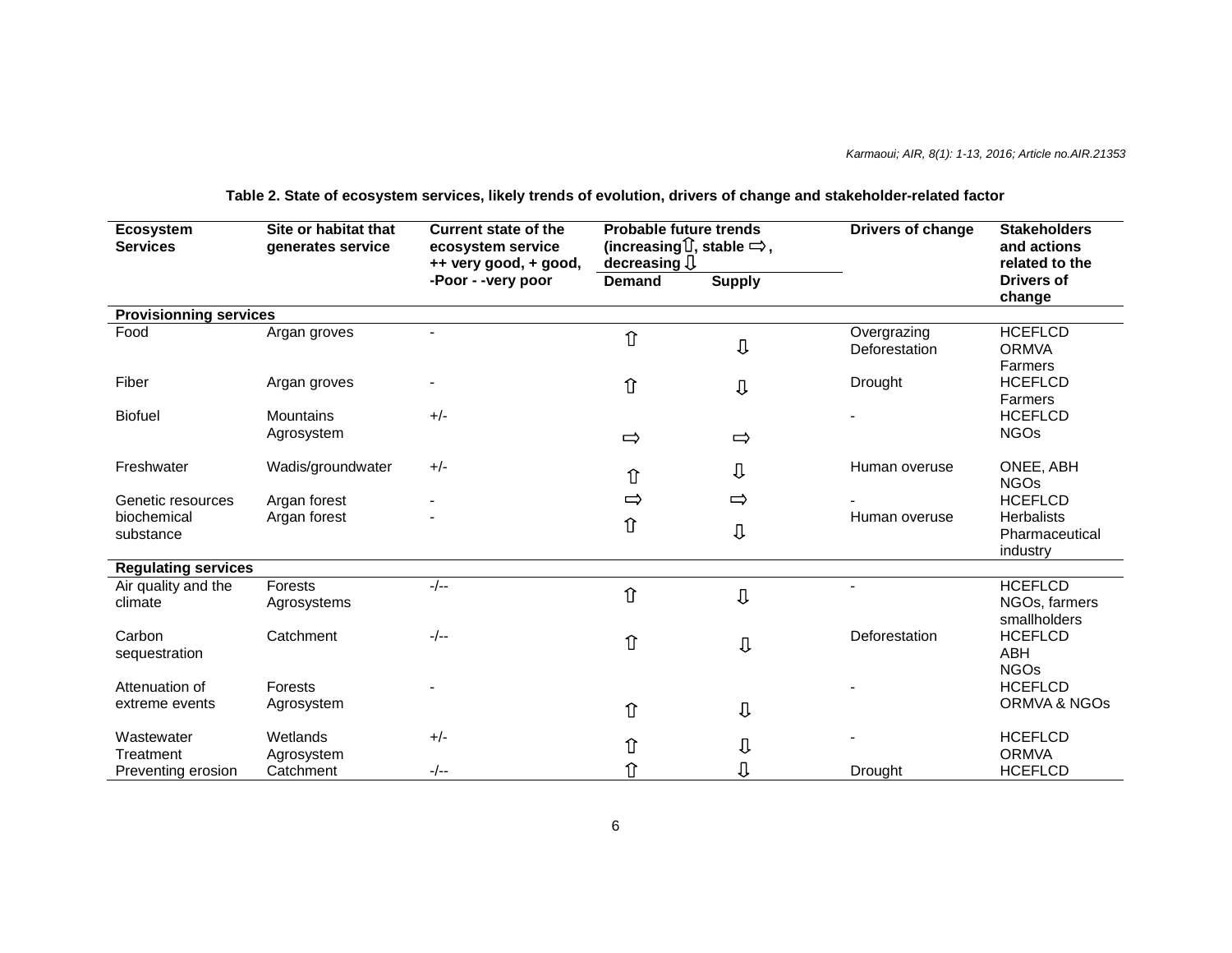| <b>Ecosystem</b><br><b>Services</b>  | Site or habitat that<br>generates service | Current state of the<br>ecosystem service<br>++ very good, + good, | <b>Probable future trends</b><br>(increasing $\hat{U}$ , stable $\Rightarrow$ ,<br>decreasing $\mathbb U$ |               | <b>Drivers of change</b>                  | <b>Stakeholders</b><br>and actions<br>related to the        |  |
|--------------------------------------|-------------------------------------------|--------------------------------------------------------------------|-----------------------------------------------------------------------------------------------------------|---------------|-------------------------------------------|-------------------------------------------------------------|--|
| <b>Biological Control</b>            | Catchment                                 | $-/--$                                                             | ⇧                                                                                                         | ⇩             | Drought<br>Overuse and                    | <b>HCEFLCD</b><br><b>NGOs</b>                               |  |
| Pollination                          | Agrosystem                                |                                                                    | ⇧                                                                                                         | $\Rightarrow$ | pollution<br>Overgrazing<br>Deforestation | <b>NGOs</b><br><b>Smallholders</b>                          |  |
| <b>Supporting services</b>           |                                           |                                                                    |                                                                                                           |               |                                           |                                                             |  |
| Habitat for species                  | Agrosystem                                |                                                                    | ⇧                                                                                                         | ⇩             | Salinization                              | <b>HCEFLCD</b>                                              |  |
| Conservation of<br>genetic diversity | Agrosystem                                |                                                                    | ⇧                                                                                                         | ⇩             | Drought                                   | <b>HCEFLCD</b>                                              |  |
| <b>Cultural services</b>             |                                           |                                                                    |                                                                                                           |               |                                           |                                                             |  |
| Recreation &<br>ecotourism           | Agrosystem<br>Forest<br>Mountain          | $+/-$                                                              | ⇧                                                                                                         | $\Rightarrow$ | Deforestation                             | <b>Tourism Sector</b><br><b>NGOs</b><br><b>Smallholders</b> |  |
| <b>Ethical values</b>                | Catchment and<br>Groundwater              | $-/--$                                                             | ⇧                                                                                                         | ⇩             | Drought<br>Overuse                        | ONEE, ABH<br><b>HCEFLC</b><br>private sector                |  |

Were ORMVA: Office Régional de Mise en Valeur Agricole ; HCEFLCD: Haut Commissariat des Eaux et Foret et Lutte contre la Désertification.

|  | Table 4. ISSE model indicators and components of the argan forest area |
|--|------------------------------------------------------------------------|
|  |                                                                        |

| <b>Component</b> | Indicator           | <b>State</b>                                                                                                 | Reference                                                                                                                                                                                                                                                                                                                                                                                                                                                                                              |
|------------------|---------------------|--------------------------------------------------------------------------------------------------------------|--------------------------------------------------------------------------------------------------------------------------------------------------------------------------------------------------------------------------------------------------------------------------------------------------------------------------------------------------------------------------------------------------------------------------------------------------------------------------------------------------------|
| Community        | Argan trees area    | Forest decline in the argan woodlands results from a combination of lack of regrowth and loss of             | $[16]$                                                                                                                                                                                                                                                                                                                                                                                                                                                                                                 |
| structure        |                     | trees                                                                                                        |                                                                                                                                                                                                                                                                                                                                                                                                                                                                                                        |
| and              |                     | During the period 1969-1986, the Argan plain lost an average of 550 ha/year.                                 | [17]                                                                                                                                                                                                                                                                                                                                                                                                                                                                                                   |
| Ecosystem        |                     | In Haha zone (western High Atlas), the de-densification is of the order of 600 ha/year.                      | [18]                                                                                                                                                                                                                                                                                                                                                                                                                                                                                                   |
| function         | Cereals             | Argan forests have been exploited as a shade tree for cereal crops, thereby, supporting the local<br>economy | $[19]$                                                                                                                                                                                                                                                                                                                                                                                                                                                                                                 |
|                  | Fiber               | The Arganeraie have been exploited as firewood, timber, as forage for goats and sheep.                       | [19]                                                                                                                                                                                                                                                                                                                                                                                                                                                                                                   |
|                  | <b>Biodiversity</b> | Actually argan forest continues to be destroyed with all its components of biodiversity.                     | $[7] \centering% \includegraphics[width=1\textwidth]{images/TransY.pdf} \caption{The first two different values of $d=3$ and $d=1$ (left) and $d=1$ (right) and $d=1$ (right) and $d=1$ (right) and $d=1$ (right) and $d=1$ (right) and $d=1$ (right) and $d=1$ (right) and $d=1$ (right) and $d=1$ (right) and $d=1$ (right) and $d=1$ (right) and $d=1$ (right) and $d=1$ (right) and $d=1$ (right) and $d=1$ (right) and $d=1$ (right) and $d=1$ (right) and $d=1$ (right) and $d=1$ (right) and $$ |
|                  | Animal              | The development and valorization of production of goats reared in Arganeraie depends on the                  | [20]                                                                                                                                                                                                                                                                                                                                                                                                                                                                                                   |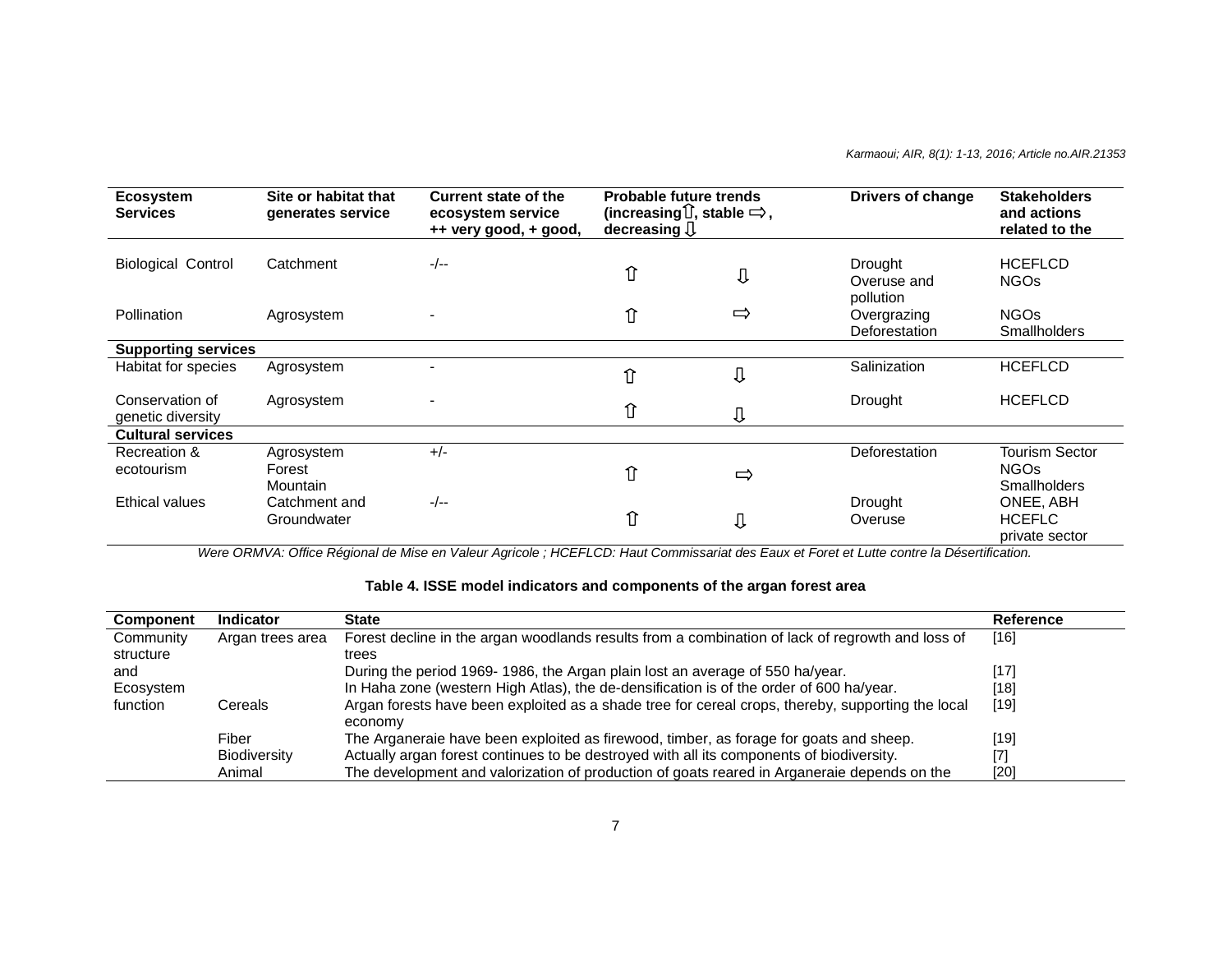| Component         | Indicator                     | <b>State</b>                                                                                                 | Reference           |
|-------------------|-------------------------------|--------------------------------------------------------------------------------------------------------------|---------------------|
|                   | production                    | self awareness of goat farmers and consumers, and the commitment of decision makers                          |                     |
|                   | Supply/demand                 | Agricultural development in these forest plains remains linked to the exploitation of surface water.         | $[21]$              |
| Pulses &          | Aridity                       | Increasing aridity, at a regional-scale                                                                      | $[22]$              |
| presses           |                               | In argan forest, aridity was considered to increase developmental instability, and decreasing                | $[19]$              |
|                   |                               | resilience.                                                                                                  |                     |
|                   | Overgrazing                   | Rangelands in plots exclosure areas are one of the main violations.                                          | $[23]$              |
|                   |                               | Enclosure experiments in two areas showed that re-growth does occur if grazing is excluded.                  | $[24]$ ; $[39]$     |
|                   | Wood extraction               | In the arganeraie, the cuts of wood are one of the leading contraventions.                                   | $[23]$              |
|                   |                               | Caused partly by overgrazing, as animals eat new saplings.                                                   | $[25]$              |
|                   |                               | Overgrazing may also damage soils, remove understory and cause erosion.                                      | $[26]$ ; [11]; [16] |
|                   | Drought                       | During drought years the amount of surface water may drop 20 times.                                          | $[27]$              |
|                   |                               | Excessive water stress during long and severe droughts may increase mortality in tree stands,                | $[28]$              |
|                   |                               | especially those on slopes and with high sun exposure.                                                       |                     |
|                   |                               | Droughts may exacerbate grazing pressures on existing resources.                                             | $[11]$              |
|                   | Soil erosion                  | Clearing of trees causes erosion that, along with soil degradation (in the form of salinization and          | $[29]$              |
|                   |                               | loss of organic matter, mostly in irrigated areas), may render some soils unfavorable for                    |                     |
|                   |                               | germination.                                                                                                 |                     |
|                   | Salinisation                  | The over-pumping that can induce saltwater intrusion problems.                                               | $[21]$              |
|                   | <b>Pesticides</b>             | There are only some Argan trees scattered in areas that are polluted by pesticides.                          | $[30]$              |
| Human             | Clearing                      | The gradual extension of cultures has led to repeated clearings mainly in the plains.                        | $[21]$              |
| behavior          |                               | Clearings stands for expansion of agricultural land caused a loss surface of about 19.4%.                    | $[23]$              |
| (Social           | Irrigation                    | Irrigation reinforces accelerate clearing and imbalances.                                                    | $[21]$              |
| template)         | Groundwater                   | The groundwater in Souss Massa show an average drawdown of 1 to 2m/ year.                                    | $[21]$              |
|                   | Urbanization                  | Agadir- Ait Melloul urban centers, as well as smaller centers, have been expanding into the argan<br>forest. | $[31]$              |
|                   | Dams                          | In Souss-Massa the amount of water surface available exceeds 600 million m <sup>3</sup> stored in the        | $[21]$              |
|                   |                               | Abdelmoumen dams in Aouloz and Youssef Ben Tachfine Dam.                                                     |                     |
|                   | Legislation                   | Agrarian operating modes of the argan tree are changing rapidly and the legislation does not                 | $[11]$              |
|                   |                               | follow the same rhythm.                                                                                      |                     |
|                   | Soil fixation                 | Argan tree ecosystem plays an important role in the fight against desertification and erosion.               | $[32]$              |
|                   | Reserves                      | The UNESCO and the Moroccan State classified the Moroccan argan tree as Biosphere Reserve<br>in 1998.        | $[33]$              |
| Human<br>outcomes | Regeneration of<br>argan tree | Regeneration programs initiated since 2000, but have not yielded the expected results.                       | $[7]$               |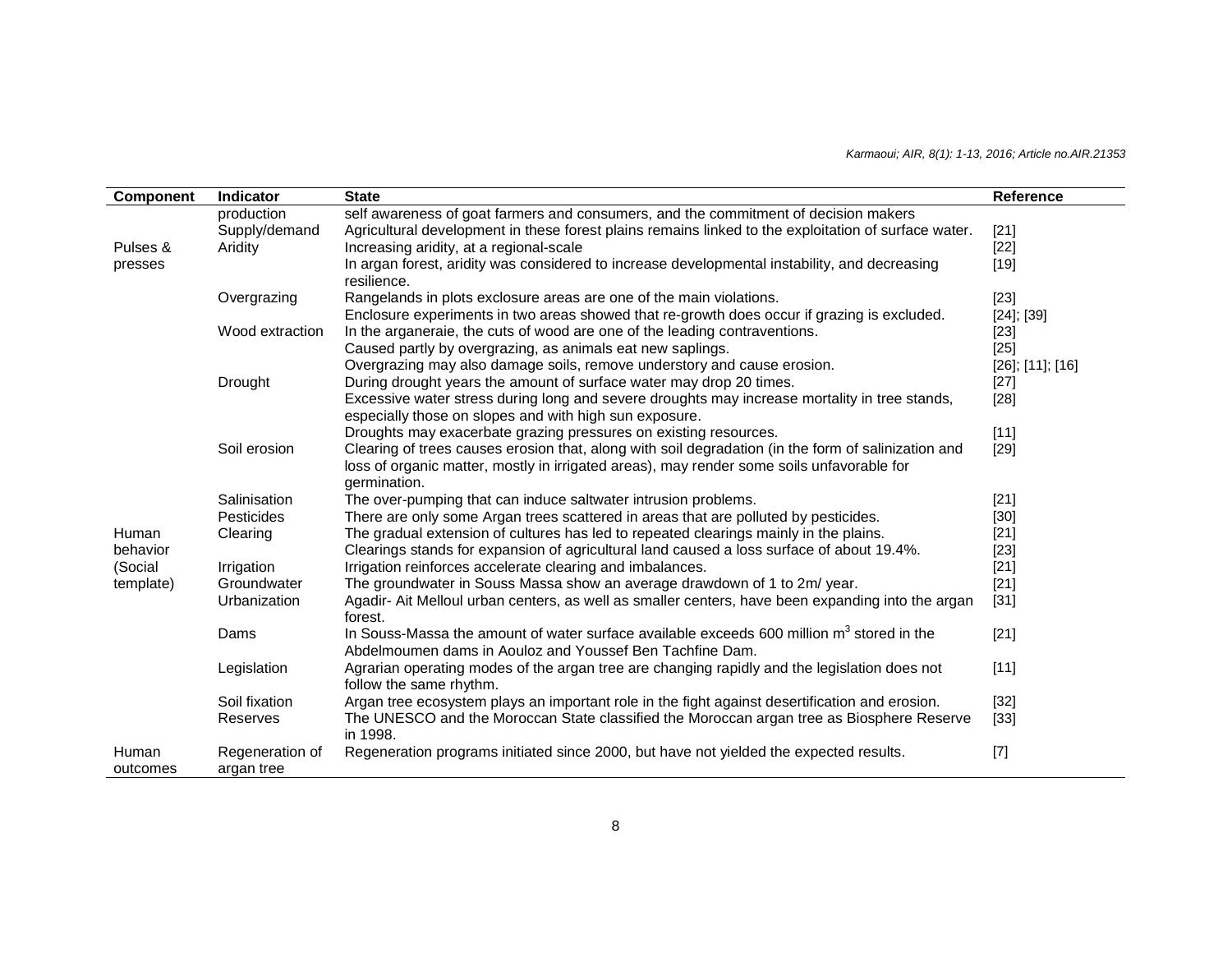| <b>Component</b>     | <b>Indicator</b> | <b>State</b>                                                                                                                                                                                     | Reference |
|----------------------|------------------|--------------------------------------------------------------------------------------------------------------------------------------------------------------------------------------------------|-----------|
| (Social<br>template) | Migration        | A strong rural migration to the cities. 3/4 of population growth in rural areas are transferred to the<br>cities.                                                                                | $[23]$    |
|                      | Right to use     | The rights to use argan products belong only to the tribes and traditional users and concern:<br>wood, fruit picking, pasture, land use and extraction of soil, sand and stone.                  | $[21]$    |
|                      | Demography       | Population growth and overgrazing caused that product demand and pressure on the forest<br>increased                                                                                             | $[21]$    |
|                      |                  | The rural population of the Essaouira province has a negative annual growth rate (-0.02%) in<br>1994-2004.                                                                                       | $[34]$    |
|                      | Tourism          | Most of the accommodation is concentrated on the coastal part that has a peak attendance during<br>the summer. (in guesthouses). Some are listed and classified but many in the informal sector. | $[35]$    |
|                      | Cooperatives     | Lybbert et al. (2011) noted throughout the southwest Morocco, an explosion of cooperatives<br>between 1999 and 2007 (over one hundred cooperatives framing over 4,000 women).                    | $[36]$    |
|                      | Oil price        | Increasing prices for argan oil have probably led to an intensification of fruit collection since the<br>1990's.                                                                                 | $[37]$    |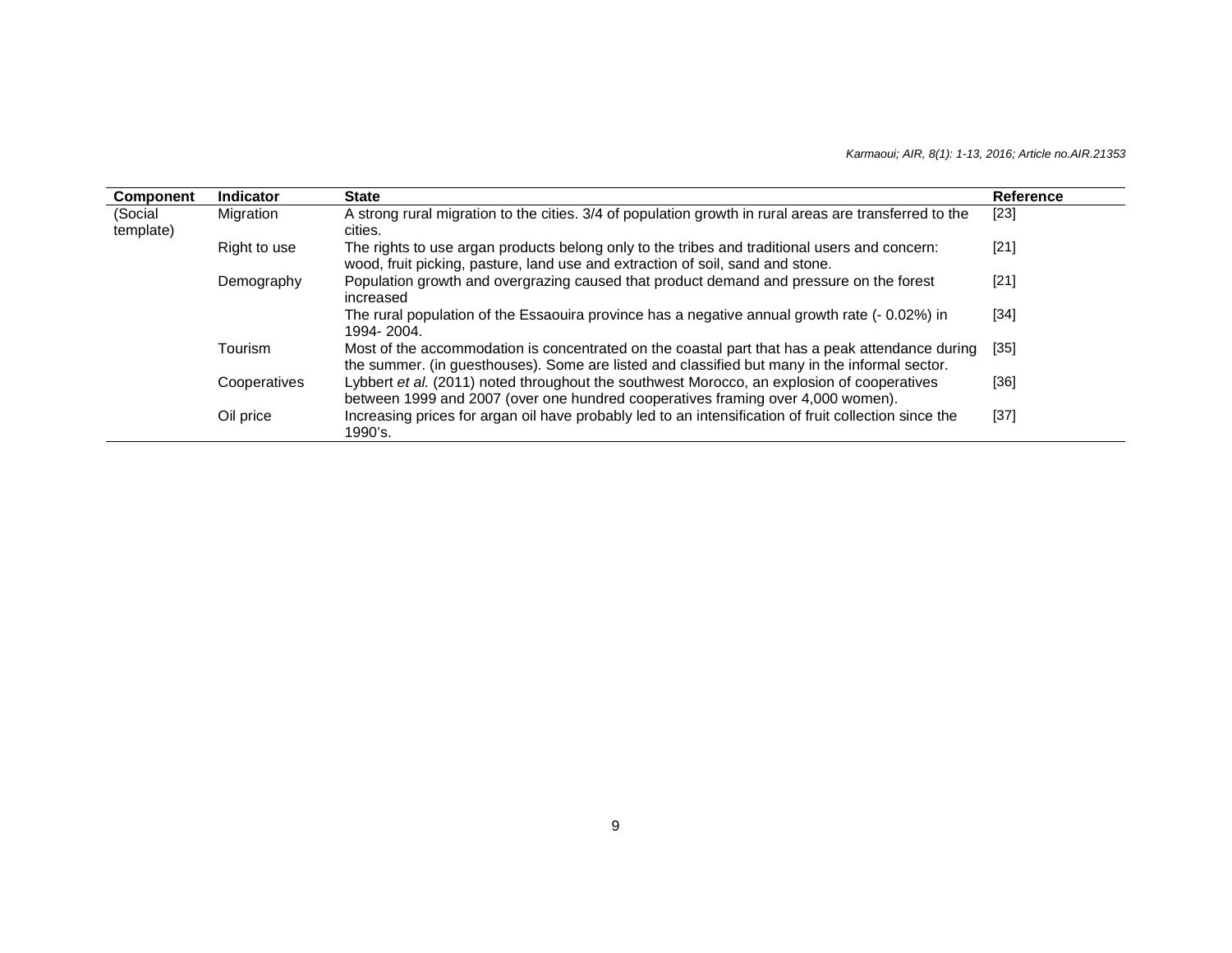

**Fig. 4. Socio-ecological system of Moroccan Argan forest** 

The occupation and distribution of tree change faster via disturbance. The climate change can be an important cause of degradation. Admittedly, climate is projected to become unfavorable. Undoubtedly, this trend will cause the fact that the argan tree may be outside the current climatically suitable range, as a result the biomass and all associated ecosystem services will greatly increase, leading to changes in ecosystem structure and function. Several authors stated that the anthropogenic pressure is expected to have rapid effects on the structure and function of the argan forest ecosystems [31,6,8,23]. This exploitation appears having a positive impact in the short term but, on long term, it will cause significant economic and social impacts. Changes in forest ecosystems that affect argan forest can be assessed using tools of vulnerability assessment (use of the EVI or Environmental Vulnerability Index at regional scale). A successful adaptation must be based on work collaboratively within public agencies and local stakeholders. The Mediterranean products have specific and interesting qualities but still need to be better valorized [20]. Basing on the previous outputs, mitigation and

adaptation measures are therefore needed. Any environmental protection should started at first by the improving the living conditions of the population that derives its income mainly from argan forest. His survival behavior threatens this heritage for a long time to meet human<br>needs. However, the changing of the needs. However, the changing of the farming practices can encourage and move towards ecotourism that could contribute to the protection of the argan ecosystems.

The education on sustainable action and climate change impact is a good starting point who may want to begin the adaptation process. The ISSE framework adapted for the argan forest can allows managing the ecosystem services in the context of climate change, and will give a large range of options for managing of this endemic heritage.

### **5. CONCLUSION**

In future, forest ecosystem services in Morocco will differ from those of today as a result of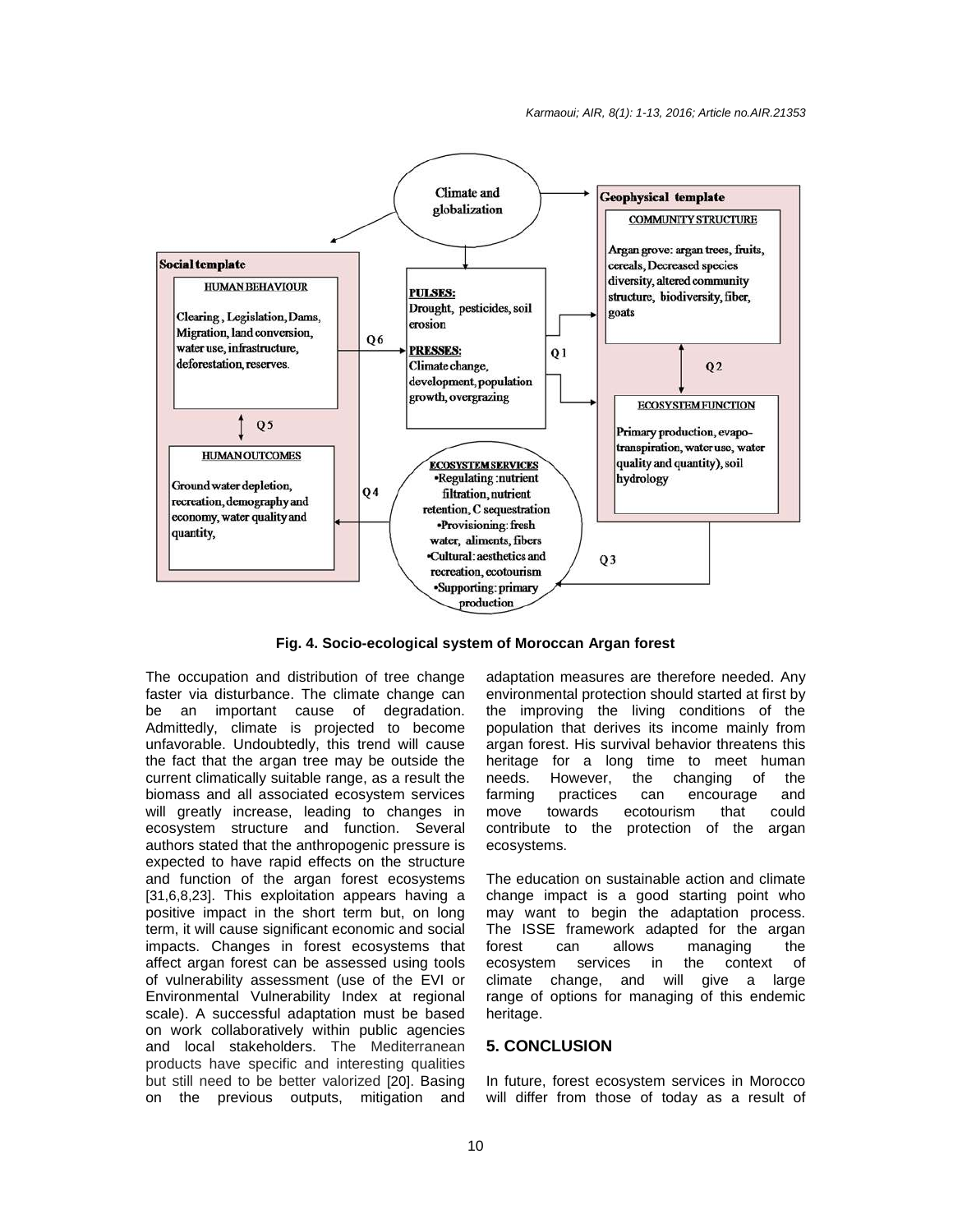anthropogenic impact and changing climate. Although increases in temperature, changes in precipitation may change ecosystem structure and function.

The argan forest offers a rich biodiversity that supports a large number of ecosystem services. Now, it is threatened, the environmental vulnerability is much greater in this region, which is at the head of the most threatened forest of Morocco. Managers and decisions-makers need models that show how human act on natural systems [38]. The 'ISSE' conceptual model can be used to understand how humans perceive the services provided by ecosystems, how these perceptions change behavior, and how these changes in turn feed back to affect ecosystem structure and function, passing through the listing of different ecosystem services and their actual and trends state.

# **COMPETING INTERESTS**

Author has declared that no competing interests exist.

# **REFERENCES**

- 1. Pereira HM, Leadley PW, Proenca V, Alkemade R, Scharlemann JPW, Fernandez-Manjarres JF, Araujo MB, Balvanera P, Biggs R, Cheung WWL, Chini L, Cooper HD, Gilman EL, Guenette S, Hurtt GC, Huntington HP, Mace GM, Oberdorff T, Revenga C, Rodrigues P, Scholes RJ, Sumaila UR, Walpole M. Scenarios for global biodiversity in the 21st century. Science. 2010;330:1496-1501.
- 2. Chapin III FS, Zavaleta ES, Eviner VT, Naylor RL, Vitousek PM, Reynolds HL, Mack MC. Consequences of changing biodiversity. Nature. 2000;405(6783):234- 242.
- 3. Boudy P. Forest in North Africa Guide. Paris: Rustic House. 1952;185-196.
- 4. Tarrier M, Benzyane M. Moroccan argan tree is dying: Problematic and bioindication. Drought. 2003;1.
- 5. Ottmani NE. The issue of the argan tree. Proceedings of Workshop on the argan tree. Essaouira; 29-30 September 1995.
- 6. Achour A, Aroui A, Defaa C, EL Mousadik A, Msanda F. Effect of deferred grazing on floristic richness and density in two plain arganeraies. Proceedings of the First International Congress of the Argan, Agadir; 15 to 17 December 2011.
- 7. El Mrabet S, Ouahmane L, El Mousadik A, Msanda F, Abbas Y. The effectiveness of arbuscular mycorrhizal inoculation and biocompost addition for enhancing reforestation with Argania spinosa in Morocco. Open Journal of Forestry. 2014;4(01):14.
- 8. Waroux LY. Environmental degradation and economic development in the arganeraie Aoulouz (Morocco). Drought. 2013;24:29-38.

DOI: 10.1684 / sec.2013.0373.

- 9. Aabd NA, Msanda F, El Mousadik A. Evaluation of variability in argan oil content through different environments and preselection of elite genotypes. Euphytica. 2014;195(2):157-167.
- 10. Lefhaili A. FAO forest resources assessment: Morocco country report. FAO; 2010.
- 11. M'Hirit O, Benzyane million Benchekroum F, El Yousfi SM Bendaanoun M. The argan tree: A forest species with multiple uses. Mardaga, Belgium; 1998.
- 12. Romagny B, Boujrouf S. The rush argan oil, chronicles the heritage value of a Hesperis Tamuda, 2010;45:151-166.
- 13. Palmer ME. Bernhardt E, Chornesky S, Collins A, Dobson, C. Duke, B. Gold, R. Jacobson S, Kingsland R, Kranz M, Mappin ML, Martinez F, Micheli J, Morse M, Pace M, Pascual S, Palumbi OJ, Reichmann A, Simons A, Townsend, M. Turner. Ecology for a crowded planet. Science. 2004;304:1251-1252.
- 14. Msanda FA. Aboudi El, Peltier J. Biodiversity and biogeography of Moroccan argan tree communities. Cahiers Agricultures. 2005;14(4):357-364.
- 15. US-LTER. The Decadal Plan for LTER: Integrative Science for Society and the Environment. New Mexico: LTER Network Office Publication Series; 2007.
- 16. Waroux YP, Lambin EF. Monitoring degradation in arid and semi-arid forests and woodlands: The case of the argan woodlands (Morocco). Appl Geogr. 2012;32:777–786.
- 17. EL Yousfi M. Degradation of forest cover in southern Morocco: Case of Admine arganeraie. Rabat: 3rd Cycle Memory IAV Hassan II. 1988;117.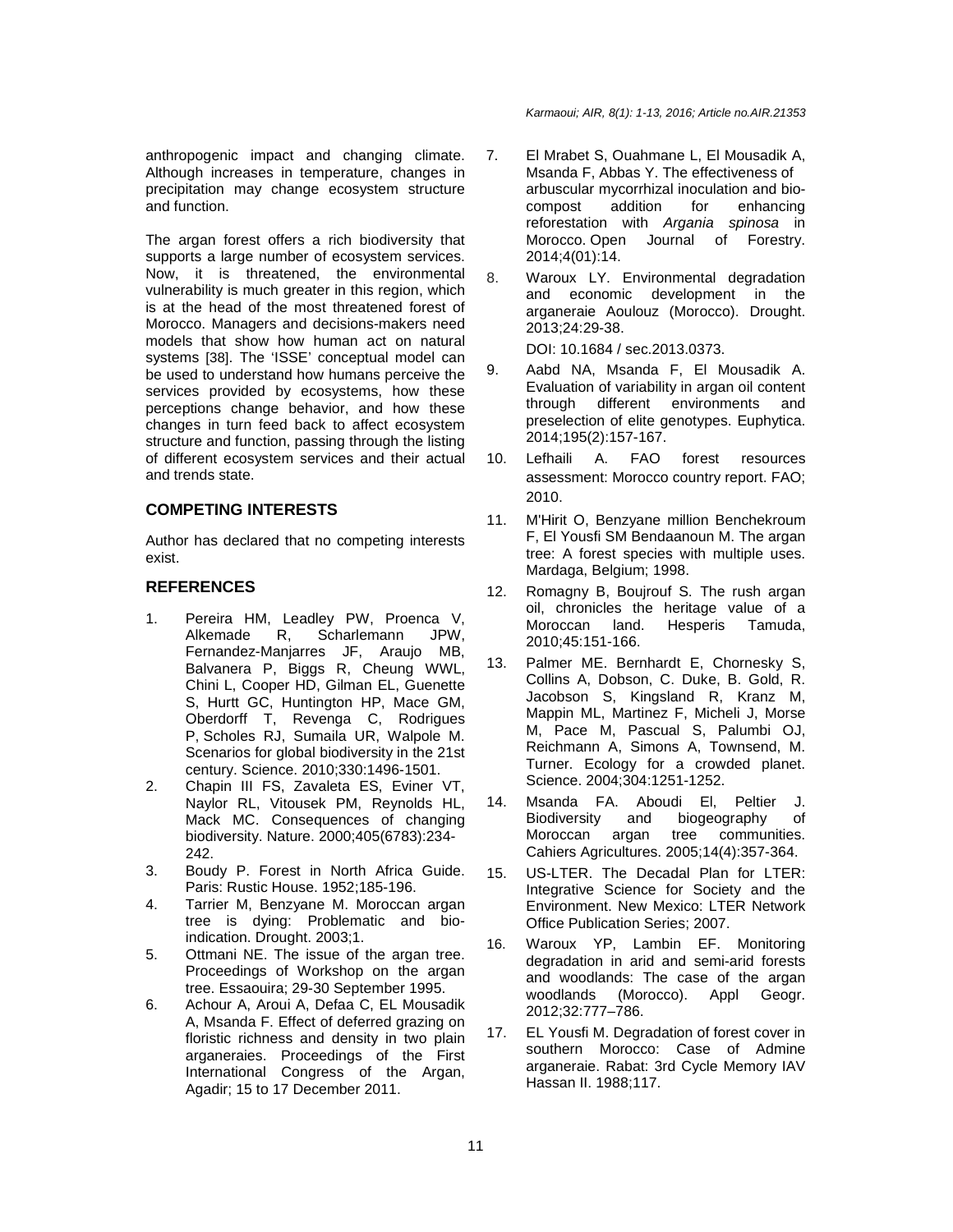- 18. Bouzemouri B. Problems of conservation and development of the argan tree in Dr Charrouf (eds.): The argan tree: Lever for human development of rural Morocco symposium international organisé by the association Ibn Al Baytar at the Faculty of sciences Rabat; 27 and 28 April 2007.
- 19. Alados CL, El Aich A. Stress assessment of argan (Argania spinosa (L.) Skeels) in response to land uses across an aridity gradient: Translational asymmetry and branch fractal dimension Journal of Arid Environments. 2008 ;72:338–349.
- 20. El Aïch A, Morand-Fehr P, Bas P, Araba A, Bourbouze A. Meat from young goats raised in Argan Tree Forest (Morocco): Emerging product to valorise. Options Méditerranéennes. 2008;205-210.
- 21. Tribak A. The Environmental Impact Of Management Of Water On The irrigation On Forest Ecosystems: Case Of The argan tree. H.T.E. review # 124 – September, December 2002.
- 22. Esper J, Frank D, Büntgen U, Verstege A, Luterbacher J, Xoplaki E. Long-term drought severity variations in Morocco. Geophysical Research Letters. 2007;34(17).
- 23. Elwahidi Farid, Ronald Bellefontaine, Quentin Ponette, Pierre Defourny. Dynamics of change between the arganeraie on-purpose and social change: A socio-ecological balance opportunity? Journal of Agriculture and Environment for International Development - JAEID. 2014;108(2):109-133.

DOI: 10.12895 / jaeid.20142.210

- 24. Culmsee H. Vegetation and pastoral use in the Western High Atlas Mountains (Morocco) An assessment of sustainability from the geobotanical perspective. In M. Aït Hamza, H. Popp (Eds.), Pour une nouvelle perception des fonctions des montagnes du Maroc (pp. 67e80). Rabat: Actes du 7e colloque maroco-allemand; 2005.
- 25. Naggar, M'Hirit O. The argan tree: A typical course of Moroccan arid and semi-arid. Drought. 2006;17(1-2):314- 317.
- 26. Aafi A. Rôle des cactus dans la restauration de l'arganeraie et de ses composantes floristiques et faunistiques

dans la province de Tiznit. Annales De La Recherche Forestière Au Maroc. 2007; 38(69):76.

- 27. SIWM (Integrated management of water resources project in the Souss Massa). Report Achievement of Pilot Projects, 2001; USAID Government of Morocco; 2001.
- 28. El Abidine A. Forest decline in Morocco: Analysis of the causes and control strategies. Drought. 2003;14(4):209e-218.
- 29. Nouaim R. The argan tree in Morocco: Between myths and re'alite's. L'Harmattan, Paris. 2005;227S.
- 30. Benabid. A, Fennane M. Main forest formations in the great Book of the Forest Moroccan, ed. Mardaga, Sprimont, Belgium; 1999.
- 31. TTOBA. Study development by identifying culture made impacts on argan tree forest of the plain of Souss; 2007.
- 32. Aouragh M. Dynamics' landscapearganeraie in the Moroccan Southwest. Contribution of remote sensing data and prospects for integration into a GIS. PhD thesis, University of Paris Sorbonne, Paris; 2002.
- 33. El Benni N, Reviron S. Geographical Indications: Review of seven case-studies world wide. Swiss National Centre of Competence in Research. Cerca con Google. 2009;78.
- 34. HCP, Institutional site of the High Commissioner for Planning of Morocco; 1994 and 2004.

Available:http://www.hcp.ma/.

- 35. Aboutayeb H. The biosphere reserve of the argan tree: Eco-tourism a new territory South of Morocco. PASOS: Revista de Turismo y Patrimonio Cultural. 2014;12(4): 915-922.
- 36. Lybbert TJ, Aboudrare A, Chaloud D, Magnan N, Nash M. Booming markets for Moroccan argan oil appear to benefit some rural households while threatening the endemic argan forest. Proc Natl Acad Sci, USA. 2011;108(34):13963- 8.
- 37. Lybbert TJ, Barrett CB, Narjisse H. Market-based conservation and local benefits: The case of argan oil in Morocco. Ecological Economics. 2002;41(1): 125e144.